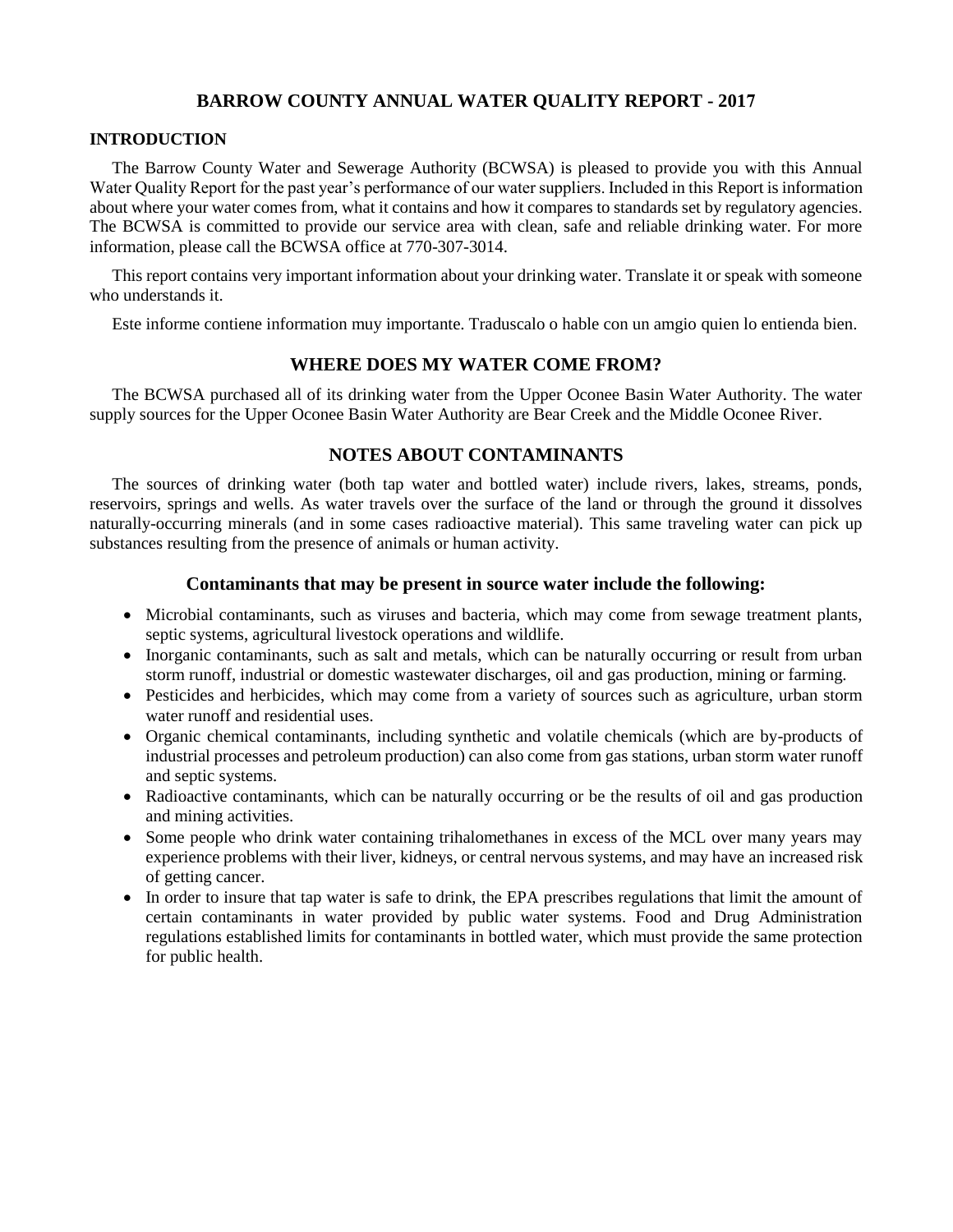#### **CONTAMINANTS AND HEALTH RISK**

**If present, elevated levels of lead can cause serious health problems, especially for pregnant women and young children. Lead in drinking water is primarily from materials and components associated with service lines and home plumbing. Barrow County Water and Sewerage Authority is responsible for providing high quality drinking water, but cannot control the variety of materials used in plumbing components. When your water has been sitting for several hours, you can minimize the potential for lead exposure by flushing your tap for 30 seconds to 2 minutes before using water for drinking or cooking. If you are concerned about lead in your water, you may wish to have your water tested. Information on lead in drinking water, testing methods, and steps you can take to minimize exposure is available from the Safe Drinking Water Hotline or at [http://www.epa.gov/safewater/lead.](http://www.epa.gov/safewater/lead)**

**Drinking water, including bottled water, may reasonably be expected to contain at least small amounts of some contaminants. The presence of contaminants does not necessarily indicate that water poses a health risk. More information about contaminants and potential health effects can be obtained by calling the EPA's Safe Drinking Water Hotline (1-800-426-4791).**

#### **IMPORTANT HEALTH INFORMATION**

Some people may be more vulnerable to contaminants in drinking water than the general population. Immunocompromised persons such as persons with cancer undergoing chemotherapy, persons who have undergone organ transplants, people with HIV / AIDS or other immune system disorders, some elderly persons and infants can be particularly at risk from infections. These people should seek advice about drinking water from their health care providers. EPA / CDC guidelines on appropriate means to lessen the risk of infection by Cryptosporidium and other microbial contaminants are available from the **Safe Drinking Water Hotline (1-800-426-4791).**

#### **WHAT IS CRYPTOSPORIDIUM?**

Cryptosporidium (Crypto) is a one-celled parasite protozoan, which is often found in water sources that receive runoff from animal waste. Crypto can infect humans and have severe impacts on certain people including organ transplant recipients, immuno-compromised persons, young children and persons undergoing cancer treatment. Under the U.S. EPA's Information Collection Rule, quarterly samples have been collected from the Upper Oconee Basin Water Authority's raw and treated water and analyzed. Crypto has not been detected in neither source water or drinking water. Samples have been analyzed for over five years and Crypto has never been detected.

### **WATER QUALITY DATA**

The following tables list all the drinking water contaminants that we detected during the 2017 calendar year. The presence of these contaminants in the water does not necessarily indicate that the water poses a health risk. Unless otherwise noted, the data presented in these tables is from testing done January 1-December 31, 2017.

## **IS OUR WATER SYSTEM MEETING OTHER RULES THAT GOVERN OUR OPERATIONS?**

EPD and EPA require us to test our water on a regular basis to ensure its safety. During 2016, we submitted monthly water samples for bacteriological analysis in accordance with our Operating Permit. All samples tested satisfactory.

The 1996 Amendments to the Federal Safe Drinking Water Act (SWDA,) brought about a new approach for either past strengths of the Surface Water Treatment Rule, expansion of water monitoring, and other compliance measures, the EPA advocates prevention of contamination as an important tool in the protection of public water supplies. Georgia's EPD mission is to develop a source water assessment plan for each public water system to help protect the sources ensuring quality drinking water that meets all state and federal regulations and to assist the promotion and implementations of the protection plans. Barrow County is pleased to inform you that all of our water suppliers are in full compliance with the comprehensive Source Water Assessment Programs (SWAP). You can access detailed information of the plans on the Georgia Regional Development Center's website. **http://www.negrdc.org/swap/index.html.**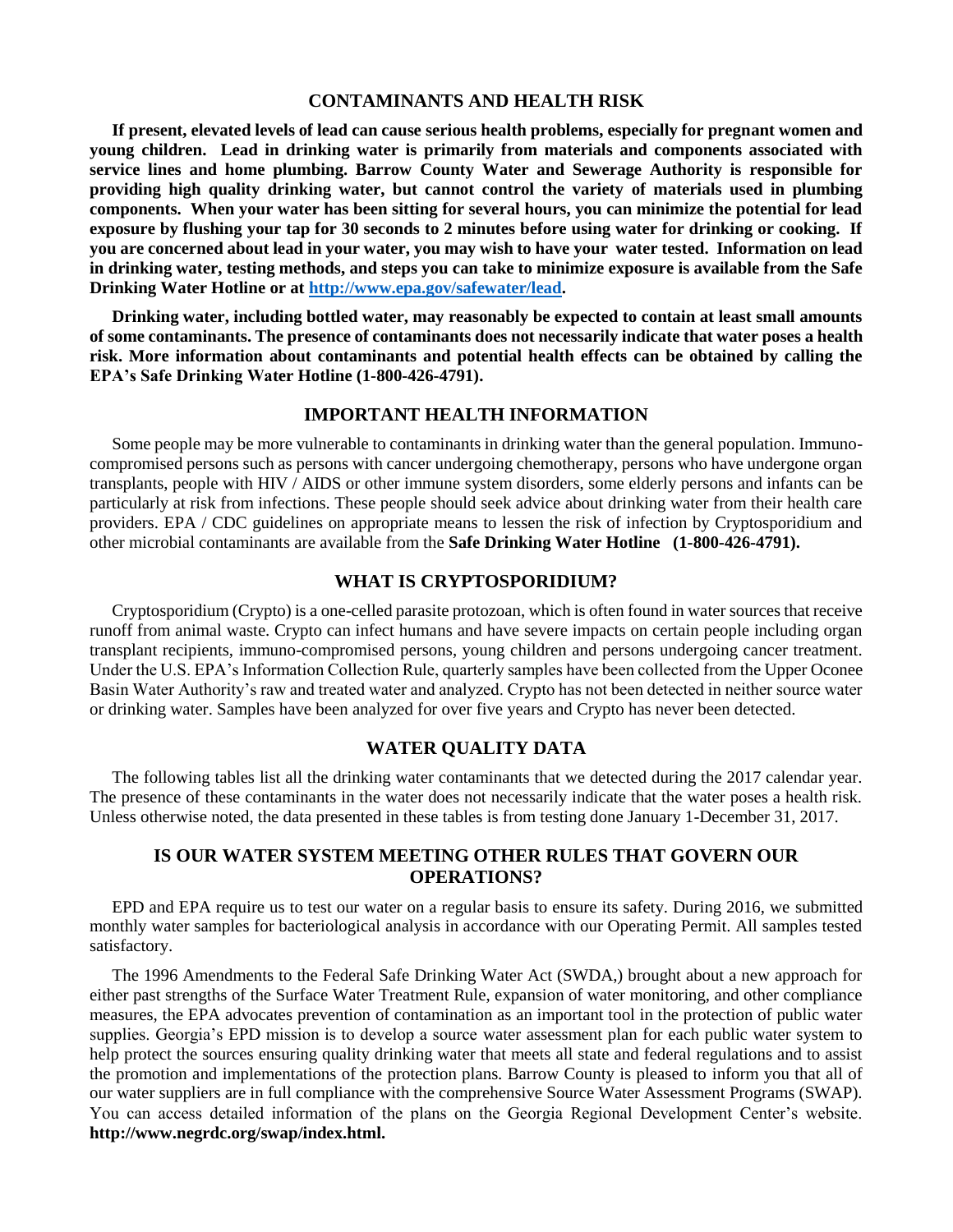# **READING THE RESULTS - Definitions of Terms and Abbreviations Used in the Report**

| AL               | Action Level (AL): The concentration of a contaminate which if exceeded, triggers treatment or<br>other requirements which a water system must follow.                                                                                                                                                                                                                                                   |
|------------------|----------------------------------------------------------------------------------------------------------------------------------------------------------------------------------------------------------------------------------------------------------------------------------------------------------------------------------------------------------------------------------------------------------|
| <b>MCL</b>       | Maximum Contaminate Level (MCL): The highest level of a contaminant that is allowed in<br>drinking water. MCLs are set as close to the MCLGs as feasible using the best available treatment<br>technology.                                                                                                                                                                                               |
| <b>MCLG</b>      | Maximum Contaminate Level Goal (MCLG): The level of a contaminant in drinking water below,<br>which there is no known or expected risk to health. MCLGs allow for a margin of safety.                                                                                                                                                                                                                    |
| m/L              | Milliliter: A milliliter is one thousandth of a liter. One liter is equal to slightly more than a quart.                                                                                                                                                                                                                                                                                                 |
| n/a              | Not applicable.                                                                                                                                                                                                                                                                                                                                                                                          |
| nd               | Not detectable at testing limit.                                                                                                                                                                                                                                                                                                                                                                         |
| <b>NTU</b>       | Nephelometric Turbidity Unit (NTU): A measure of suspended material in water.                                                                                                                                                                                                                                                                                                                            |
| ppm              | A part per Million means one part per 1,000,000 (same as milligrams per liter) and corresponds to 1<br>minute in 2 years, or 1 penny in \$10,000.                                                                                                                                                                                                                                                        |
| ppb              | A part per Billion means one part per 1,000,000,000 (same as micrograms per liter) and<br>corresponds to 1 minute in 2,000, or 1 penny in \$10,000,000.                                                                                                                                                                                                                                                  |
| <b>TT</b>        | Treatment Technique (TT): A required process intended to reduce the level of a contaminant in<br>drinking water.                                                                                                                                                                                                                                                                                         |
| <b>Turbidity</b> | Turbidity is a measure of the cloudiness of water.                                                                                                                                                                                                                                                                                                                                                       |
| (a)              | Water from a treatment plant does not contain lead or copper. However, based upon the Georgia<br>Environmental Protection Division (EPD) testing requirements, water is tested at the tap. These test<br>show that where a customer may have lead or lead soldered copper pipes, the water is not corrosive.<br>This means the amount of lead or copper absorbed by the water is limited to safe levels. |
| (b)              | Fluoride is added in treatment to bring the natural levels to the EPA Optimum of 1 part per million.<br>This optimum concentration promotes strong teeth.                                                                                                                                                                                                                                                |
| (c)              | The EPD requires that no single reading for turbidity exceed 2 NTUs.                                                                                                                                                                                                                                                                                                                                     |
| (d)              | The EPD requires that no more than 5% of all readings exceed 0.5 NTU.                                                                                                                                                                                                                                                                                                                                    |
| $\geq$           | Greater than.                                                                                                                                                                                                                                                                                                                                                                                            |
| $\,<\,$          | Less than.                                                                                                                                                                                                                                                                                                                                                                                               |
| ne               | Not Established.                                                                                                                                                                                                                                                                                                                                                                                         |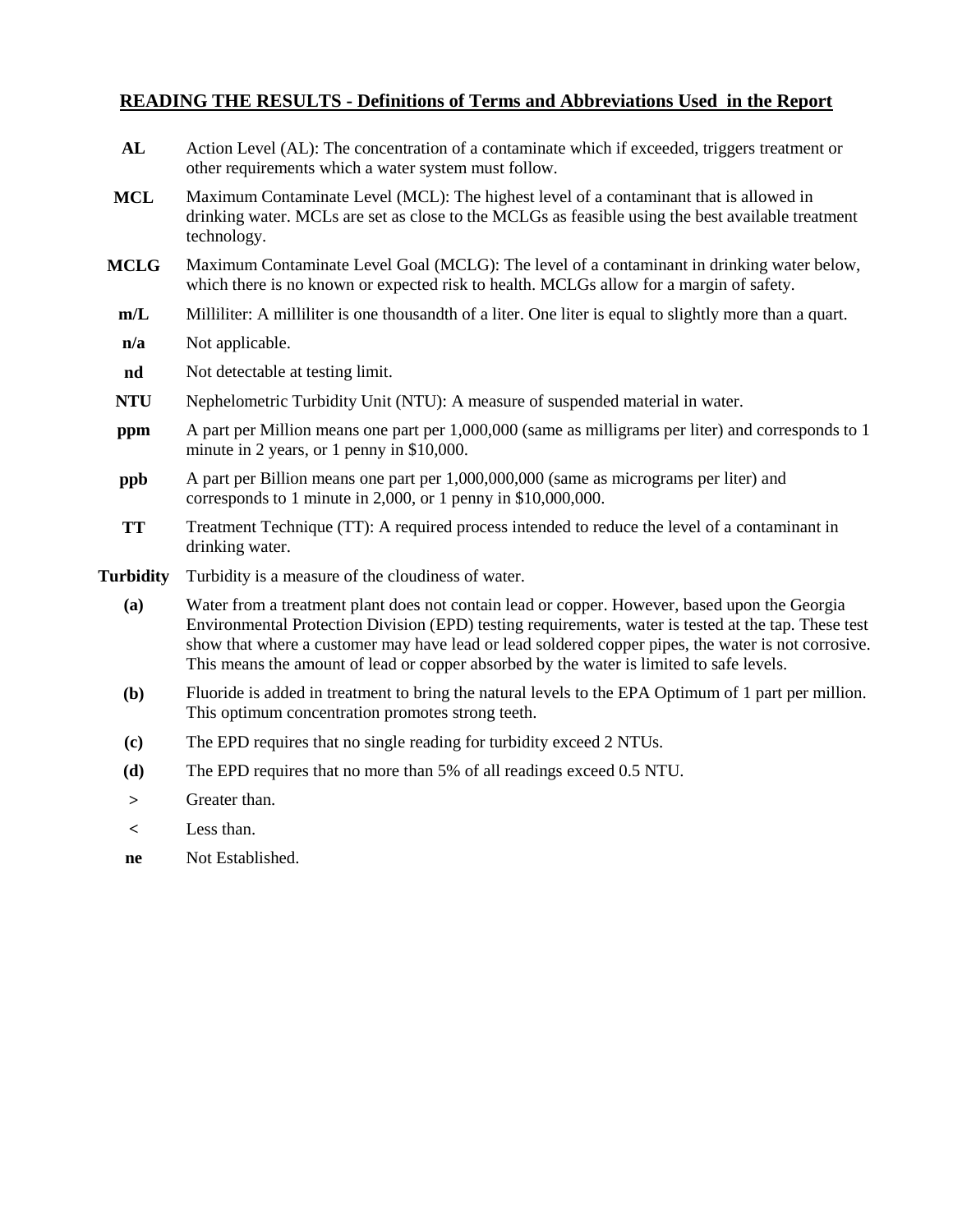# **Upper Oconee Basin Water Authority**

# **DETECTED CONTAMINANTS TABLE 2017**

|                  |       |            |             | <b>Highest</b> | $\frac{\text{\# of}}{\text{\# of}}$ | Violations |                                                                                                              |
|------------------|-------|------------|-------------|----------------|-------------------------------------|------------|--------------------------------------------------------------------------------------------------------------|
| <b>Substance</b> | Units | <b>MCL</b> | <b>MCLG</b> | Level          | <b>Samples</b>                      | (YES/NO)   | <b>Source Of Substance</b>                                                                                   |
| <b>Copper</b>    | mg/L  | 1.3        |             | N/A            | N/A                                 | NO.        | Corrosion of household plumbing<br>system; Erosion of natural deposits;<br>Leaching from wood preservatives. |
| <b>Lead</b>      | mg/L  | 0.015      | 0.0         | N/A            | N/A                                 | NO.        | Corrosion of household plumbing<br>system.                                                                   |

## **UNREGULATED VOLATILE ORGANIC SUBSTANCES**

|                             |       |     |             | Amount          | Violations |                                            |
|-----------------------------|-------|-----|-------------|-----------------|------------|--------------------------------------------|
| <b>Substance</b>            | Units | MCL | <b>MCLG</b> | <b>Detected</b> | (YES/NO)   | <b>Source Of Substance</b>                 |
| <b>Bromodichloromethane</b> | ppb   | N/A | N/A         | 7.5             | NO.        | By-product of drinking water chlorination. |
| <b>Chloroform</b>           | ppb   | N/A | N/A         | 33              | NO.        | By-product of drinking water chlorination. |
| <b>Chlorodibromomethane</b> | ppb   | N/A | N/A         | 1.6             | NO.        | By-product of drinking water chlorination  |

## **PRIMARY INORGANIC SUBSTANCE**

|                  |       |      |             | Amount          | Violations |                                                                                                                                 |
|------------------|-------|------|-------------|-----------------|------------|---------------------------------------------------------------------------------------------------------------------------------|
| <b>Substance</b> | Units | MCL  | <b>MCLG</b> | <b>Detected</b> | (YES/NO)   | <b>Source Of Substance</b>                                                                                                      |
| <b>Fluoride</b>  | ppm   | 4.0  | 4.0         | 0.75            | NO.        | Erosion of natural deposits; water additive that<br>promotes strong teeth; discharge from fertilizer and<br>aluminum factories. |
| Nitrate/Nitrite  | ppm   | 10.0 | 10.0        | not<br>detected | NO         | Run off from fertilizer use; Leaching from septic<br>tanks, sewage: Erosion of natural deposits.                                |

## **DISINFECTION BY-PRODUCTS**

|                               |              |            | Amount          | Violations |                                            |
|-------------------------------|--------------|------------|-----------------|------------|--------------------------------------------|
| <b>Substance</b>              | <u>Units</u> | <b>MCL</b> | <b>Detected</b> | (YES/NO)   | <b>Source Of Substance</b>                 |
| <b>Total Trihalomethanes</b>  | ppb          | 80         | 30.45           | NO.        | By-product of drinking water chlorination. |
| <b>Total Haloacetic Acids</b> | ppb          | 60         | 30              | NO.        | By-product of drinking water chlorination. |
| <b>Total Organic Carbon</b>   | N/A          | TT         | 1.5             | NO.        | By-product of drinking water chlorination  |

| <b>TURBIDITY</b>       |              |                                       |             |                                   |                       |                                                     |                            |  |  |  |
|------------------------|--------------|---------------------------------------|-------------|-----------------------------------|-----------------------|-----------------------------------------------------|----------------------------|--|--|--|
| Substance              | <u>Units</u> | MCL                                   | <b>MCLG</b> | <b>Highest</b><br><b>Reported</b> | Violation<br>(YES/NO) | <b>Lowest % of Samples</b><br><b>Meeting Limits</b> | <b>Source Of Substance</b> |  |  |  |
| Turbiditv              | <b>NTU</b>   | $\leq 0.3$ in 95% of<br>samples/month | N/A         | 0.10                              | NO.                   | 100\%                                               | Soil Runoff                |  |  |  |
| <b>MICROBIOLOGICAL</b> |              |                                       |             |                                   |                       |                                                     |                            |  |  |  |

| <b>Substance</b>               | <b>MCLG</b> | # of System<br><b>Positive Results</b> | <b>Violation</b><br>(YES/NO) | <b>Source in Drinking Water</b>       |
|--------------------------------|-------------|----------------------------------------|------------------------------|---------------------------------------|
| <b>Total Coliform Bacteria</b> |             |                                        | NO.                          | Naturally present in the environment. |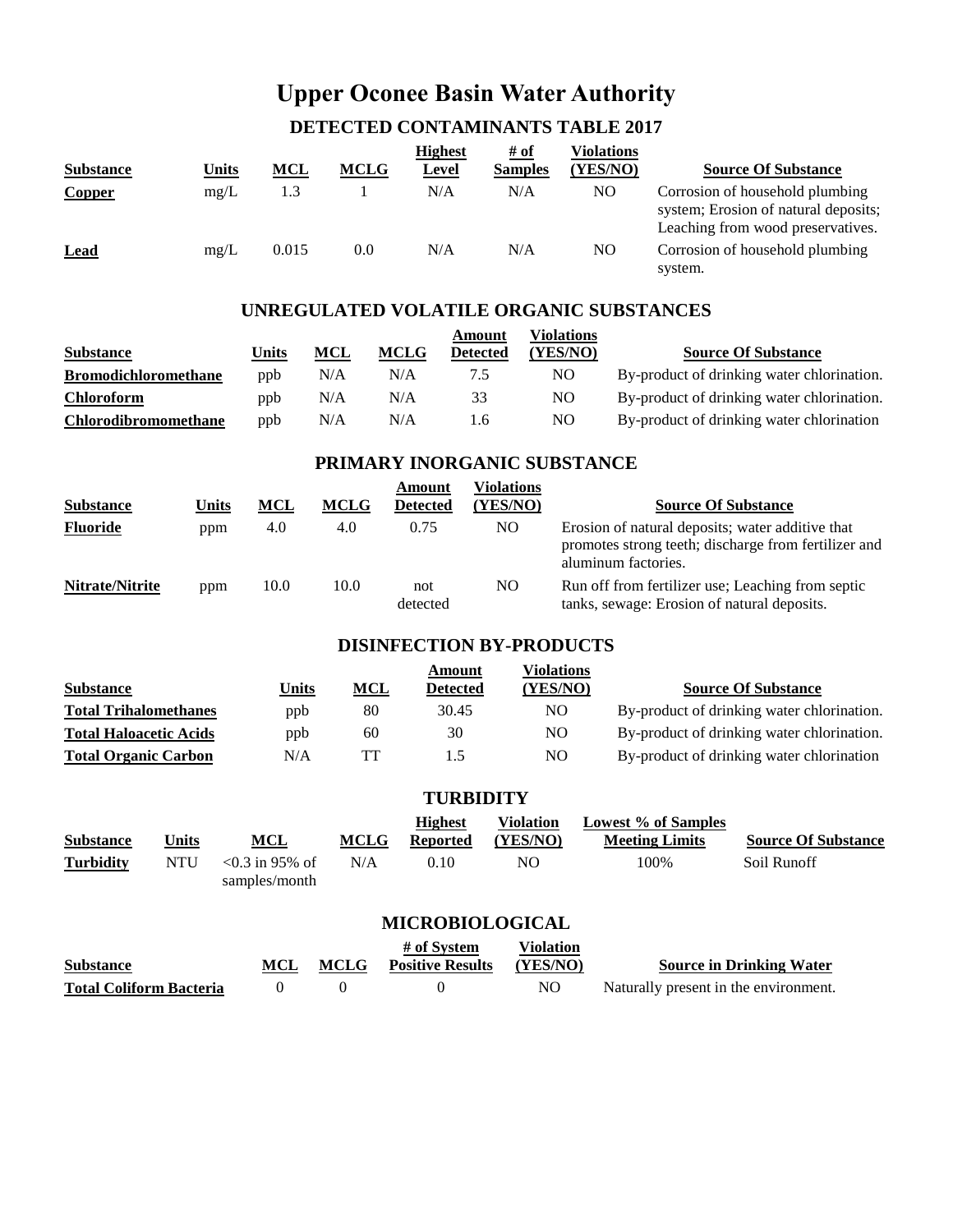# **Barrow County Water Authority**

## **DETECTED CONTAMINANTS TABLE 2017**

| <b>Substance</b> | Units | <b>MCL</b> | <b>MCLG</b> | <b>Highest</b><br>Level | <u># of</u><br><b>Samples</b> | Violations<br>(YES/NO) | <b>Source Of Substance</b>                                                                                   |
|------------------|-------|------------|-------------|-------------------------|-------------------------------|------------------------|--------------------------------------------------------------------------------------------------------------|
| <b>Copper</b>    | mg/L  | 1.3        |             | 0.093                   | 30                            | NO                     | Corrosion of household plumbing<br>system; Erosion of natural deposits;<br>Leaching from wood preservatives. |
| <b>Lead</b>      | mg/L  | 0.015      | 0.0         | 0.00059                 | 30                            | NO                     | Corrosion of household plumbing<br>system.                                                                   |

## **UNREGULATED VOLATILE ORGANIC SUBSTANCES**

|                             |       |     |             | Amount          | Violations |                                            |
|-----------------------------|-------|-----|-------------|-----------------|------------|--------------------------------------------|
| <b>Substance</b>            | Units | MCL | <b>MCLG</b> | <b>Detected</b> | (YES/NO)   | <b>Source Of Substance</b>                 |
| <b>Bromodichloromethane</b> | ppb   | N/A | N/A         | 5.1             | NO.        | By-product of drinking water chlorination. |
| <b>Chloroform</b>           | ppb   | N/A | N/A         | 34              | NO.        | By-product of drinking water chlorination. |
| <b>Chlorodibromomethane</b> | ppb   | N/A | N/A         |                 | NO.        | By-product of drinking water chlorination  |

## **PRIMARY INORGANIC SUBSTANCE**

|                  |              |      |             | Amount          | Violations |                                                                                                                                 |
|------------------|--------------|------|-------------|-----------------|------------|---------------------------------------------------------------------------------------------------------------------------------|
| <b>Substance</b> | <b>Units</b> | MCL  | <b>MCLG</b> | <b>Detected</b> | (YES/NO)   | <b>Source Of Substance</b>                                                                                                      |
| <b>Fluoride</b>  | ppm          | 4.0  | 4.0         | 0.75            | NO.        | Erosion of natural deposits; water additive that<br>promotes strong teeth; discharge from fertilizer and<br>aluminum factories. |
| Nitrate/Nitrite  | ppm          | 10.0 | 10.0        | 0.14            | NO         | Run off from fertilizer use; Leaching from septic<br>tanks, sewage: Erosion of natural deposits.                                |

## **DISINFECTION BY-PRODUCTS**

|                               |       |      | Amount          | Violations |                                            |
|-------------------------------|-------|------|-----------------|------------|--------------------------------------------|
| <b>Substance</b>              | Units | $ML$ | <b>Detected</b> | YES/NO)    | <b>Source Of Substance</b>                 |
| <b>Total Trihalomethanes</b>  | ppb   | 80   | 69.25           | NO         | By-product of drinking water chlorination. |
| <b>Total Haloacetic Acids</b> | ppb   | 60   | 62              | <b>YES</b> | By-product of drinking water chlorination. |
| <b>Total Organic Carbon</b>   | N/A   | TT   | 1.5             | NO         | By-product of drinking water chlorination  |

|                  | <b>TURBIDITY</b> |                                       |             |                                   |                       |                                              |                            |  |  |  |  |
|------------------|------------------|---------------------------------------|-------------|-----------------------------------|-----------------------|----------------------------------------------|----------------------------|--|--|--|--|
| <b>Substance</b> | Units            | MCL                                   | <b>MCLG</b> | <b>Highest</b><br><b>Reported</b> | Violation<br>(YES/NO) | Lowest % of Samples<br><b>Meeting Limits</b> | <b>Source Of Substance</b> |  |  |  |  |
| <b>Turbidity</b> | NTU              | $\leq 0.3$ in 95% of<br>samples/month | N/A         | 0.10                              | NO                    | 100%                                         | Soil Runoff                |  |  |  |  |

## **MICROBIOLOGICAL**

|                                |             | # of System             | <b>Violation</b> |                                       |
|--------------------------------|-------------|-------------------------|------------------|---------------------------------------|
| <b>Substance</b>               | <b>MCLG</b> | <b>Positive Results</b> | (YES/NO)         | <b>Source in Drinking Water</b>       |
| <b>Total Coliform Bacteria</b> |             |                         | NO               | Naturally present in the environment. |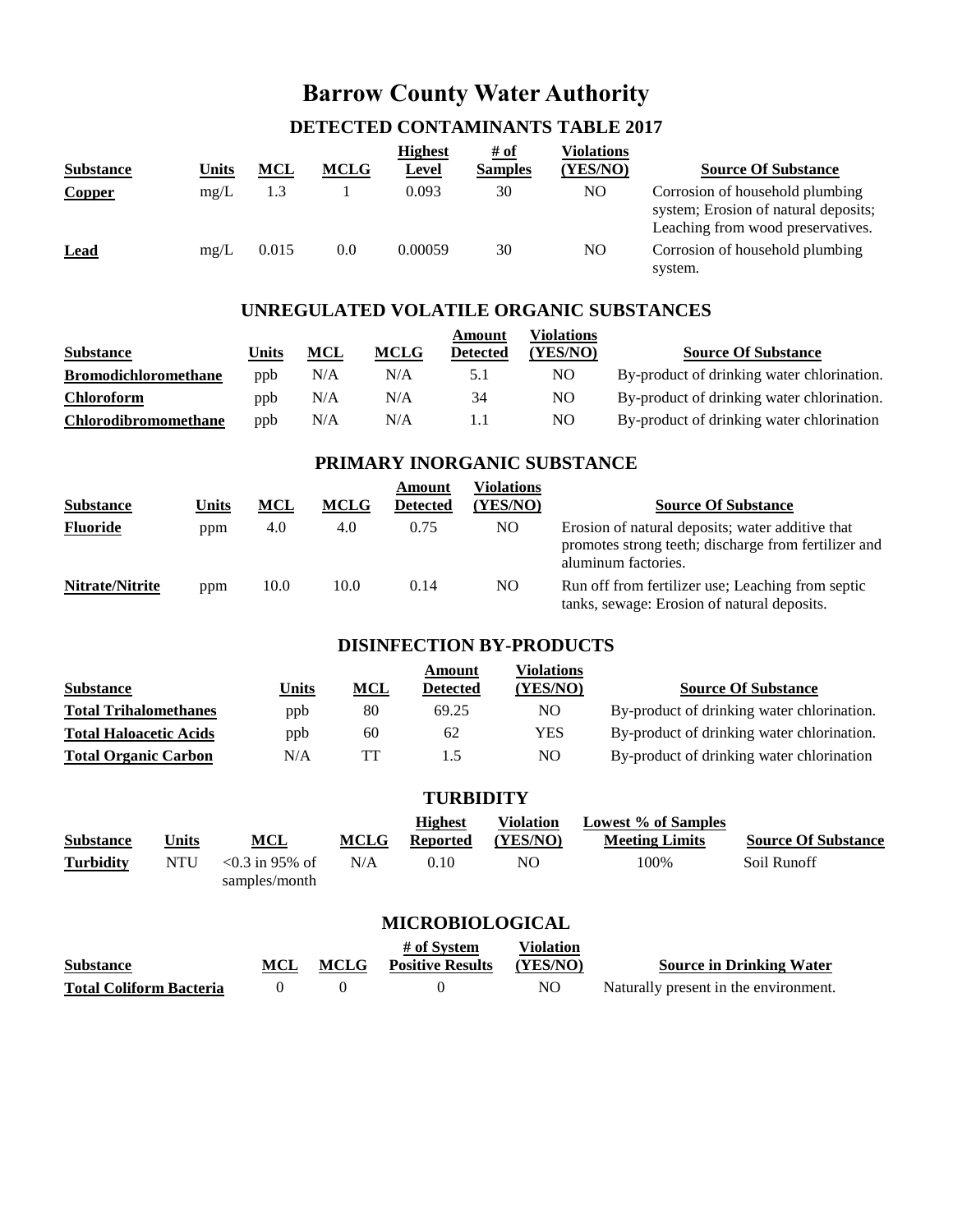## **IMPORTANT INFORMATION ABOUT YOUR DRINKING WATER**

## **Monitoring Requirements Not Met for GA0130031 BARROW COUNTY WATER SYSTEM**

*\*We are required to monitor your drinking water for specific contaminants on a regular basis. Results of regular monitoring are an indicator of whether or not our drinking water meets health standards. We did not complete the required monitoring or testing for LEAD & COPPER that was due during the 1/1/2015-12/31/2017 compliance period and therefore cannot be sure of the quality of your drinking water during the last compliance period.\**

**What should You do?** There is **nothing** you need to do at this time.

The table below gives more detailed information about this monitoring violation:

| Contaminant? | <b>Required # of</b> | $#$ of samples | When samples should     | When samples were       |  |
|--------------|----------------------|----------------|-------------------------|-------------------------|--|
|              | samples that         | that were      | have been taken?        | taken (if any) or when  |  |
|              | should have          | taken (if      |                         | will samples be taken   |  |
|              | been taken?          | $any)$ ?       |                         | next?                   |  |
| Lead         | 30                   | 30             | Between June 1-Sept 30  | October 22, 2017 of the |  |
|              |                      |                | of scheduled compliance | compliance year         |  |
|              |                      |                | year                    |                         |  |
| Copper       | 30                   | 30             | Between June 1-Sept 30  | October 22, 2017 of the |  |
|              |                      |                | of scheduled compliance | compliance year         |  |
|              |                      |                | year                    |                         |  |

## **What is being done?**

Barrow County Water System mistakenly scheduled the sample collection 22 days after the sampling period for the compliance year. We have revised the sampling schedule protocol to ensure that sampling is completed within the required period for the next sampling period.

Please note that the samples were collected and tested. The test results were found in compliance with EPA regulations.

For more information, please contact Sam Mark at 770.307.3014 or 625 Hwy 211, NE, Winder, GA 30680.

*\*Please share this information with all the other people who drink this water, especially those who may not have received this notice directly (for example, people in apartments, nursing homes, schools, and businesses). You can do this by posting this notice in a public place or distributing copies by hand or mail.\**

Date public notice was distributed:  $CCR - 04/12/2018$